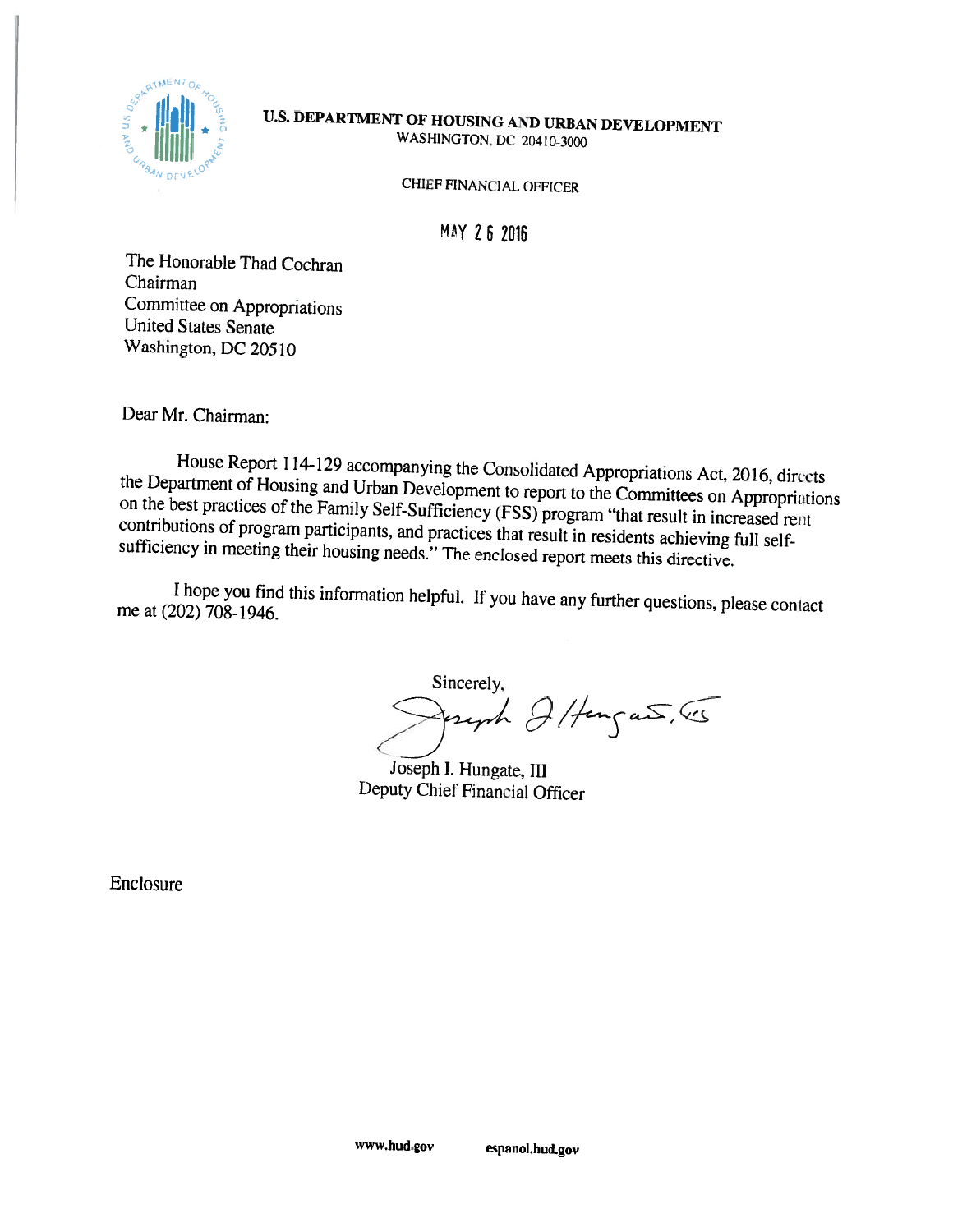## **Report to Congress on Family Self-Sufficiency Best Practices**

In the fiscal year (FY) 2016 House Report (114-129), the Committee on Appropriations directed the Department to report on the Family Self-Sufficiency (FSS) program best practices that result in increased rent contributions of program participants, and practices that result in residents achieving full self-sufficiency in meeting their housing needs. The same direction was given in FY 2015 (House Report 113-464) and a report was made accordingly.

This report continues to reflect FSS best practices as described in the FY 2015 FSS Best Practices report to Congress. However, the Department recognizes that there is a need for a better understanding of the tools and techniques that are effective in producing positive outcomes for FSS participants. In FY 2015, HUD engaged a technical assistance (TA) contractor to produce a full report of FSS best practices as well as online training on the identified best practices. HUD anticipates the training will be available to all Public Housing Authorities (PHAs) and owners of Project-Based Rental Assistance properties by the end of calendar year 2016. To identify these best practices, the TA provider has convened a Community of Practice made up of high-performing FSS programs representing a diverse cross-section of regional and economic experience. When the report and training are published, the Department will share these with the Committee.

Additionally, in 2012, HUD awarded a research contract to MDRC (formerly the Manpower Demonstration Research Corporation) to implement a national evaluation of the FSS Program.<sup>1</sup> Unlike previous evaluations, this longitudinal study aims to determine whether the combination of FSS program services and escrow savings lead to gains in employment, earnings, total income, and long-term financial stability for households who participate in HUD's Housing Choice Voucher (HCV) program. This evaluation involves a random selection of at least 2,500 HCV households in 18 selected PHAs. MDRC will assess how well the FSS program improves the economic status of these families by comparing employment, earnings, and a host of additional financial and well-being outcomes for households eligible to utilize FSS services. HUD expects to report preliminary results from an early survey and administrative analysis sometime in 2017, with final study results in 2018.

Until more definitive best practices are developed as a result of the efforts described above, the remainder of the report describes what is currently known about best practices, previous research, and HUD data to support effective program outcomes.

**Key FSS Practices:** the information below, which the Department assembled from FSS practitioners in April, 2015, shows key FSS practices leading to successful outcomes. These key

<sup>&</sup>lt;sup>1</sup> http://www.mdrc.org/project/family-self-sufficiency-program-demonstration#overview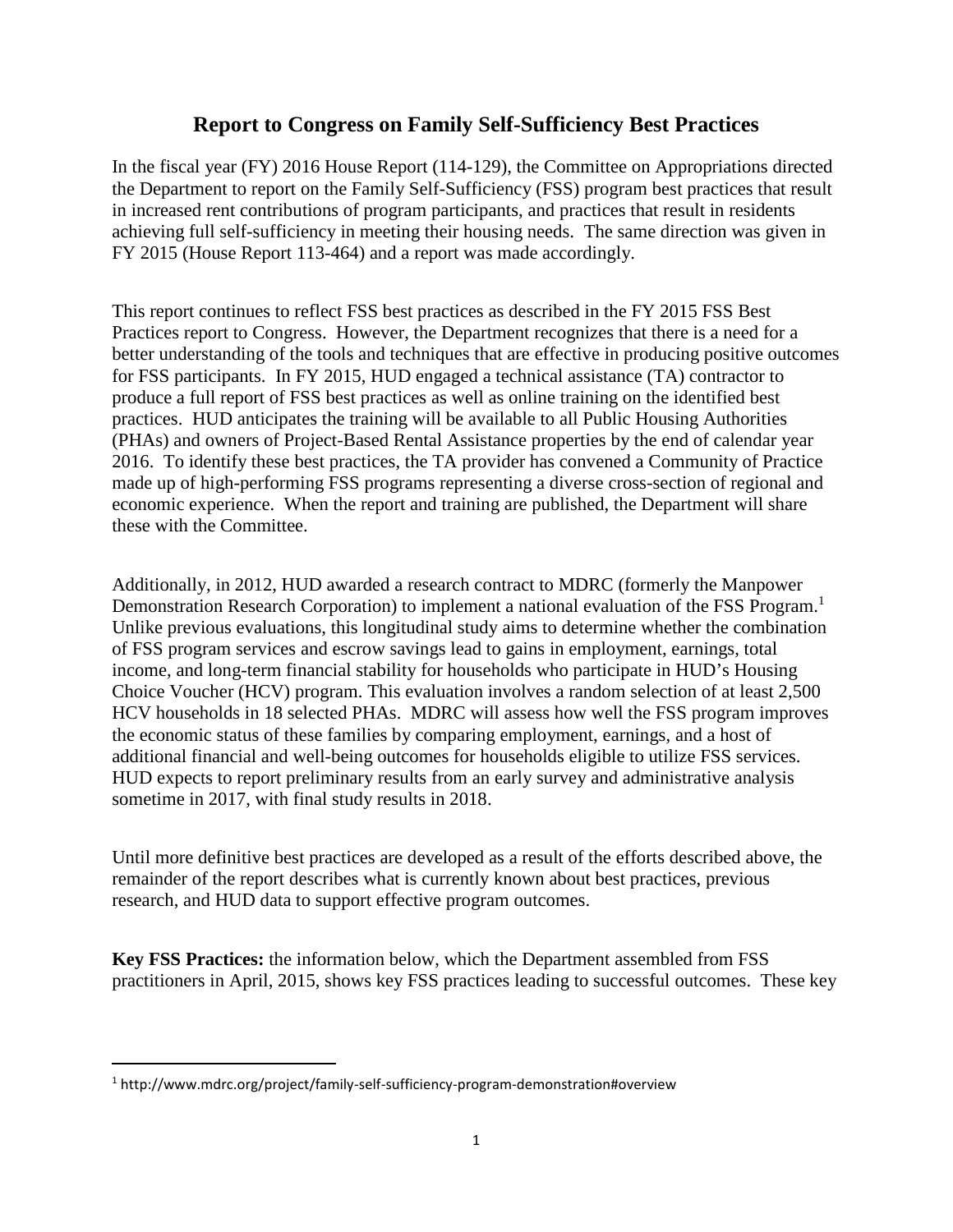FSS practices, which were previously reported by the Department in FY 2015, continue to reflect FSS best practices as they are currently known.<sup>2</sup>

1. Consistent Follow-Up: A key practice of effective FSS Program Coordinators is to engage in high-quality one-on-one follow-up with program participants. This may mean a triage system wherein newer participants are seen more often than more stable participants, but all participants are connected with, either in-person or via phone (or some using Skype) on an agreed-upon schedule. In order to achieve this level of followup, FSS Program Coordinators must have manageable case-loads and not be burdened with non-FSS-related tasks.

For example, Lincoln Housing Authority requires face-to-face contacts at least once per quarter. The Program Coordinators meet participants in their office, in the participant's home, in a community setting, or at the participant's work or training setting. The goal is to make the personal contact convenient for the participant. These in-person meetings are supplemented with phone, email, letters and additional face-to-face meetings, as needed. Lincoln Housing Authority has an FSS graduation rate of 45 percent, as compared to a national average of approximately 30 percent.

2. Self-Esteem and Visioning: Strong FSS programs incorporate self-esteem building and visioning a different future into participants' Individual Training and Services Plans (ITSPs). FSS coordinators often need to "build up" their participants in order for them to be successful. Self-esteem building is often the key ingredient in a participant's transition to self-sufficiency, making the difference between lasting success and ongoing/repetitive enrollments in training programs, or on-again/off-again employment patterns. FSS Coordinators help participants establish challenging, but reachable goals and then ensure that supports are available and accessed along the way.

For example, Compass Working Capital, a nonprofit organization in the asset development field, has partnered with housing authorities in Lynn, Cambridge, and Boston, Massachusetts to operate a public-private partnership model for the FSS program focused on empowering families to build savings and financial capabilities as a pathway out of poverty. Compass has implemented a successful, monthly postcard outreach campaign targeted to families who are eligible to enroll in the program. Utilizing aspirational images and slogans derived from research and focus groups with families, the postcards are designed to tap into families' hopes and aspirations. Drawing on lessons learned through the behavioral economics field, Compass describes this campaign as "keeping opportunity at eye level." To date, Compass has enrolled about 21 percent of the HCV population in the FSS program in Lynn, a figure more than four times the national average. Compass's program outcomes are addressed under the "Financial Empowerment" section below.

<sup>&</sup>lt;sup>2</sup> The data points for each FSS practitioner in the text below have not been updated from the last report to Congress on FSS best practices. They remain part of this report for illustrative purposes.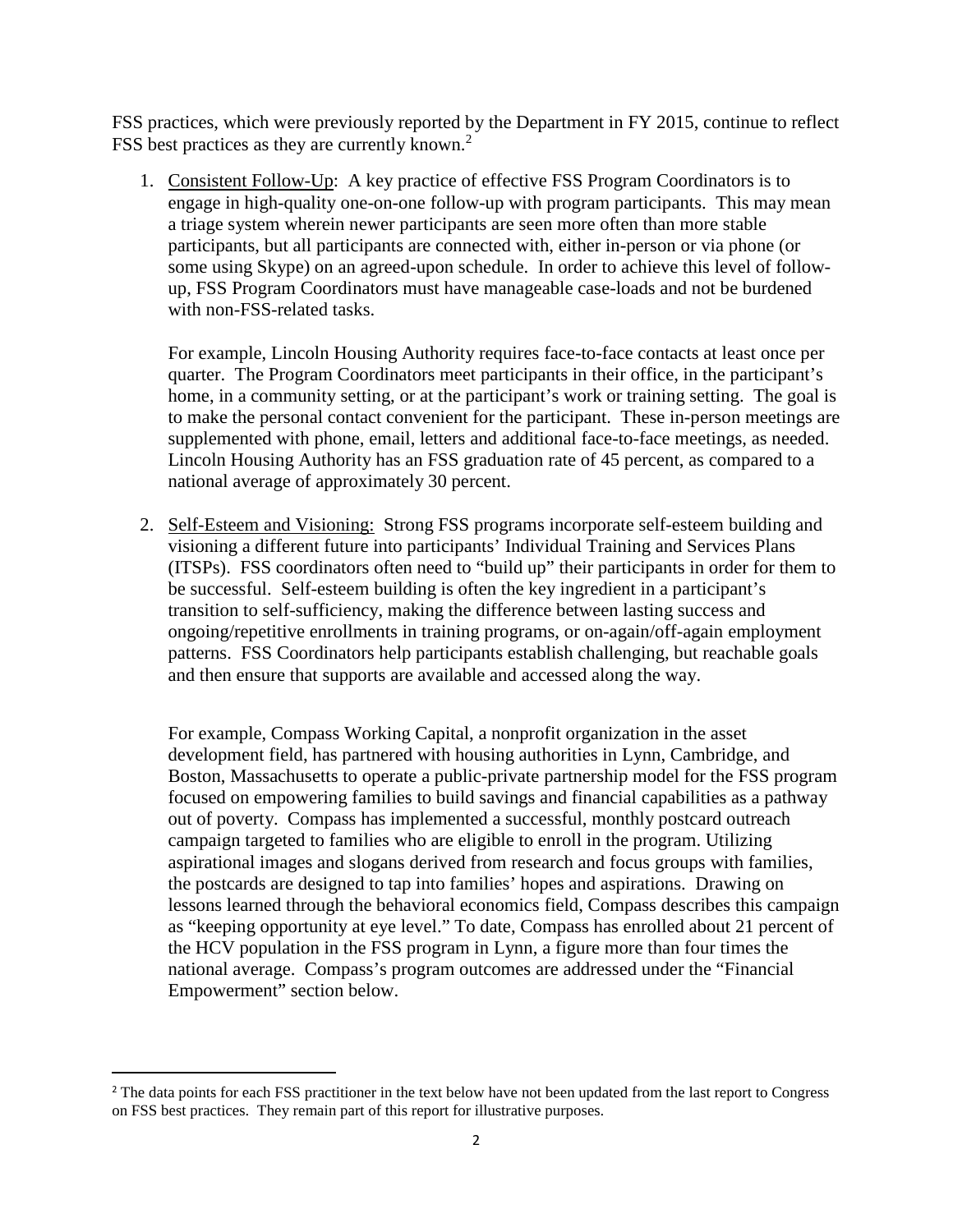3. Human Capital Development: When identifying an FSS participant's needs, a particularly effective FSS program recognizes that soft skills are as important as hard job skills. How a participant presents themselves physically at an interview and on the job, how they carry themselves in the work environment and how they handle difficult situations with co-workers and managers are some of the issues that must be addressed in order to help FSS participants succeed. Strong FSS programs, including partner organizations that are members of the Program Coordinating Committee (PCC), are by definition involved in this kind of human capital development. They also continue to support residents after employment has been achieved in order to assist participants maintain employment and progress in their chosen field.

For example, Tampa Housing Authority (THA) has an on-site job developer who works to address the needs of job seekers including resume writing and interview techniques as well as other "soft skills," and holds job fairs targeted to THA residents. THA also partners with Dress for Success Tampa Bay, which, through its "Going Places Network," provides one-to-one coaching and weekly trainings on the professional skills needed to gain and maintain employment. This partnership has resulted in an increase of 30 percent in the number of participants who gain new employment or go from part-time to fulltime.

4. A Holistic Approach to the Family: Excellent FSS programs recognize that their participants have full lives with family and personal responsibilities and commitments. If a child is not doing well in school, or there is another challenging situation in the home, this must be addressed in order for a participant to be fully successful in employment. While the primary focus of the FSS Program Coordinator is the participant, the whole family receives attention and support where necessary. It is for this reason that the PCC must be made up of a wide array of service partners. Indeed, one of the hallmarks of successful FSS programs is a strong PCC.

For instance, Boulder County Housing Authority (BCHA) participates in a Boulder County initiative called Coordinated Case Management (CCM), which is a framework for collaborating with other partner agencies that work with a family, so that all involved parties communicate about goals, services, and case plans for that family. The purpose of CCM is to avoid duplication of services and to help the family feel supported when working with a number of agencies that may offer different services. All partners are invested in assisting the family in reaching the goal of self-sufficiency. If a family is working with FSS, Temporary Assistance for Needy Families (TANF) and Head Start, that family only needs to attend one meeting with representatives of all three programs instead of three separate meetings. This enhanced service coordination results in less time away from training, work or other family responsibilities for the participants. BCHA has had between 90 and 100 percent graduation rate for the last five years.

5. Financial Empowerment: Financial education, budgeting, and/or financial coaching are important to successful FSS programs. Recent trends indicate that the more individualized the financial coaching, the better the outcomes (i.e. one-on-one financial coaching is stronger than a one-time class.) Additionally, strong financial empowerment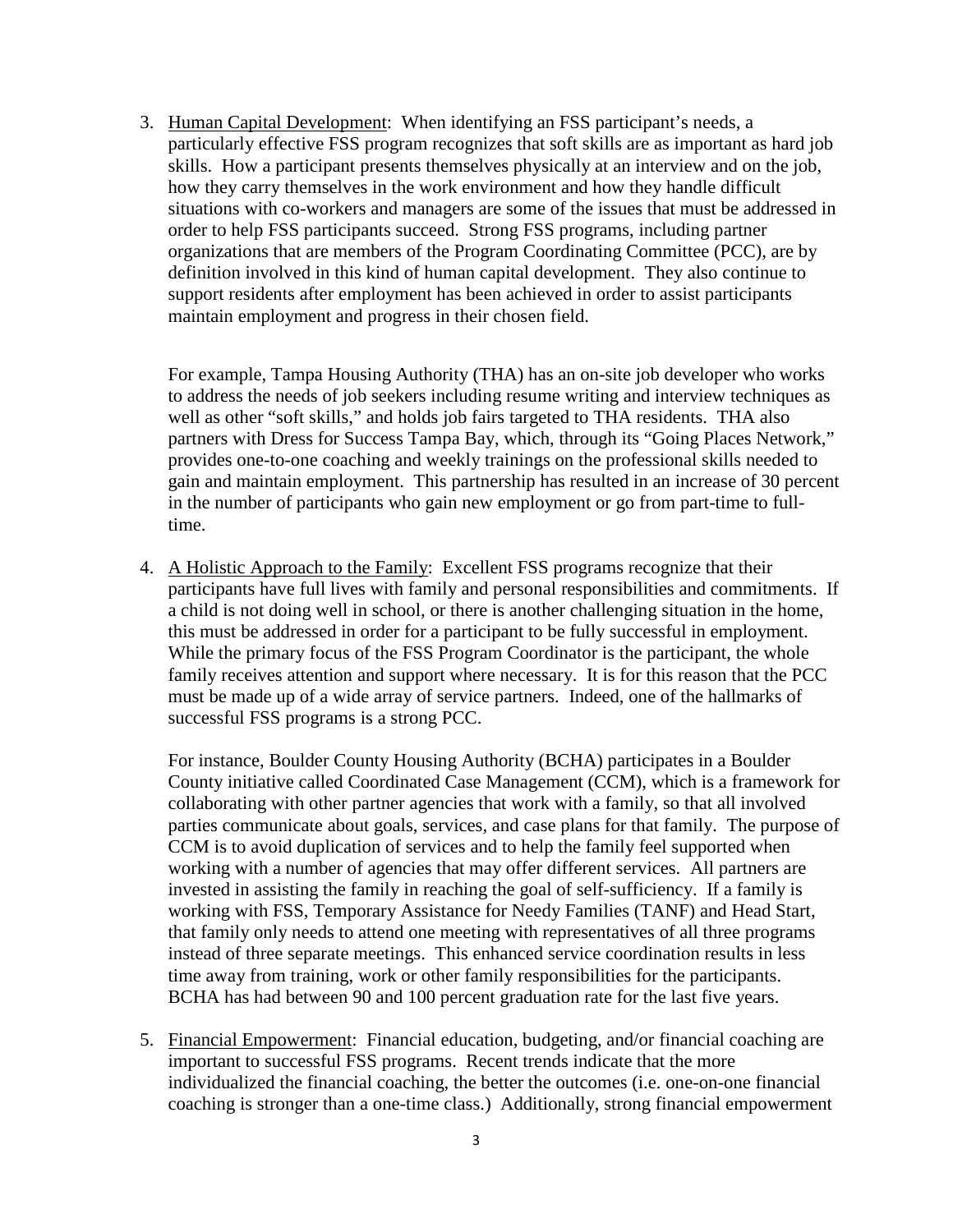strategies may lead to improved employment outcomes. The most successful FSS programs (or their partners) incorporate financial empowerment strategies into their FSS programs. Such strategies include pulling credit reports for their participants and reviewing them, and setting up individualized debt repayment and credit repair plans.

In the three PHAs partnering with Compass Working Capital, at enrollment, families are assigned a Compass financial coach with whom they meet four times in the first year of the program and at least twice annually thereafter. Coaches work with families to establish and carry out an individualized plan based on the family's financial goals, focused on increasing the family's financial security by building savings, reducing debt, and improving credit. Since initiating the first such partnership in 2010, Compass has documented impressive outcomes: after just two years in the program, 83 percent of participants have started saving in their FSS escrow accounts; 72 percent have increased their credit score (by an average increase of 50 points); and 52 percent have decreased their debt (by an average decrease of \$4,231). In addition, 86 percent of program graduates have transitioned out of subsidized housing, and 28.6 percent of program graduates have become homeowners (as compared to 32 percent and 11 percent national averages, respectively.)

**Previous FSS studies:** the information below summarizes the results of previous FSS studies, which have shown mixed program outcomes.

- 1. A New York City program tested both standard FSS and FSS combined with other financial incentives through random assignment. The research organization MDRC studied the impacts of the interventions and found, in 2012, no statistically significant impact of FSS alone, as currently implemented at NYCHA. The study did find that FSS plus the other financial incentives "produced large and statistically significant increases in average quarterly employment rates and average earnings (a gain of 45 percent over the control group average) for the subgroup of voucher holders who were not working at study entry."<sup>3</sup> It should be noted that the results of this study are limited to a unique geographic area and, therefore, may not be representative of the FSS program as a whole. The Department expects the FSS longitudinal randomized control study mentioned above to provide more definitive empirical evidence on FSS program outcomes.
- 2. In 2011, HUD published an "Evaluation of FSS Program: Prospective Study." The study examined program characteristics in a representative sample of 100 housing agencies. The study also followed a group of 181 FSS participants in 14 programs, observing their FSS experiences and outcomes. After 4 years in the FSS program, 24 percent of the study participants completed program requirements and graduated from FSS. When the study ended, 37 percent had left the program without graduating and 39 percent were still enrolled in FSS. Program graduates were more likely to be employed than the exiters or the still-enrolled participants. Program graduates also had higher incomes, both when they enrolled in FSS and when they completed the program, than participants with other

<sup>&</sup>lt;sup>3</sup> http://www.mdrc.org/publication/working-toward-self-sufficiency